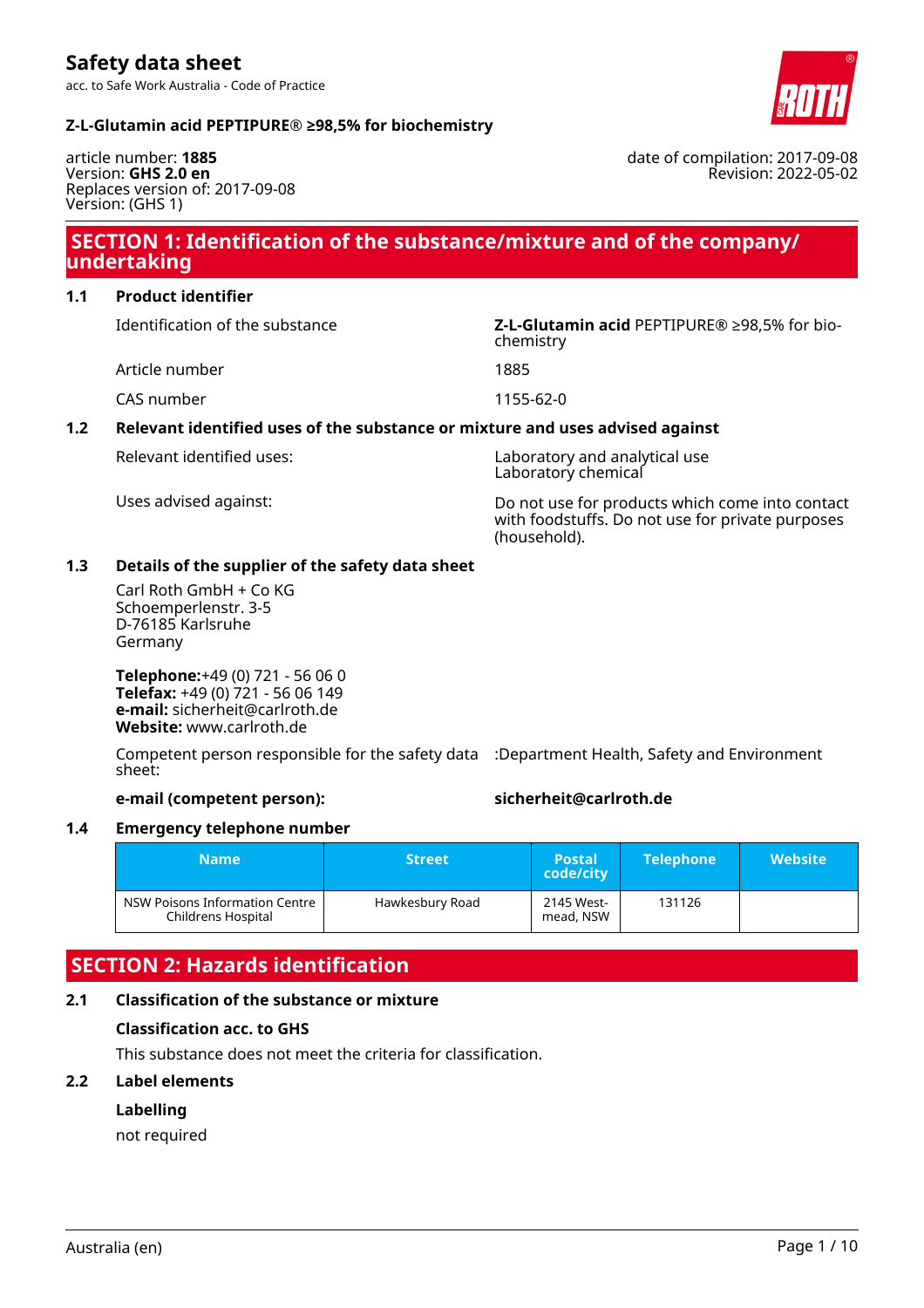acc. to Safe Work Australia - Code of Practice

#### **Z-L-Glutamin acid PEPTIPURE® ≥98,5% for biochemistry**

article number: **1885**

#### **2.3 Other hazards**

#### **Results of PBT and vPvB assessment**

According to the results of its assessment, this substance is not a PBT or a vPvB.

## **SECTION 3: Composition/information on ingredients**

#### **3.1 Substances**

| Name of substance | Z-L-Glutamin acid |
|-------------------|-------------------|
| Molecular formula | $C_{13}H_{15}NO6$ |
| Molar mass        | 281.3 $9/_{mol}$  |
| CAS No            | 1155-62-0         |

## **SECTION 4: First aid measures**

#### **4.1 Description of first aid measures**



#### **General notes**

Take off contaminated clothing.

## **Following inhalation**

Provide fresh air.

#### **Following skin contact**

Rinse skin with water/shower.

#### **Following eye contact**

Rinse cautiously with water for several minutes.

#### **Following ingestion**

Rinse mouth. Call a doctor if you feel unwell.

**4.2 Most important symptoms and effects, both acute and delayed** Symptoms and effects are not known to date.

## **4.3 Indication of any immediate medical attention and special treatment needed** none

## **SECTION 5: Firefighting measures**

**5.1 Extinguishing media**



#### **Suitable extinguishing media**

co-ordinate firefighting measures to the fire surroundings water, foam, dry extinguishing powder, ABC-powder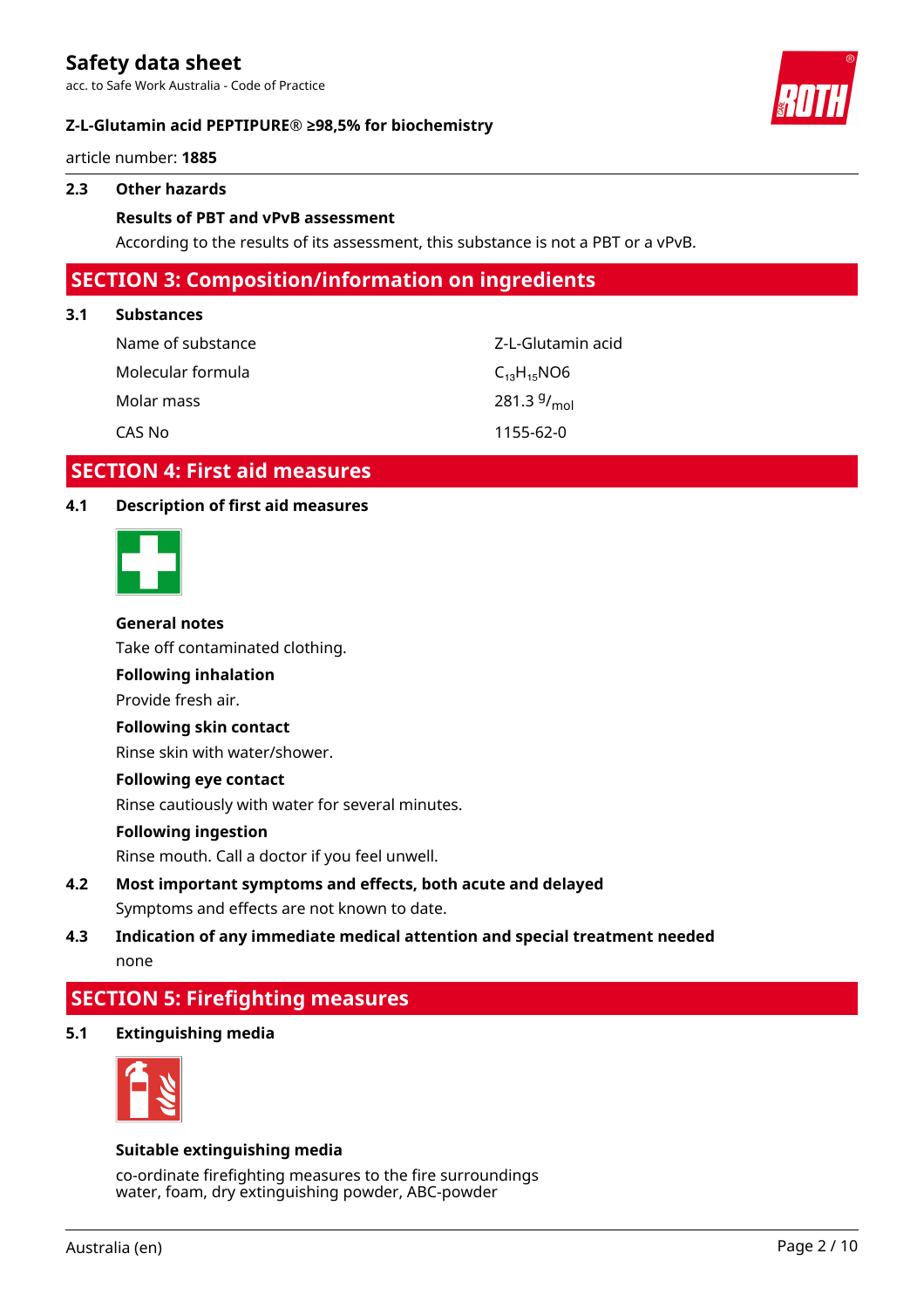#### **Z-L-Glutamin acid PEPTIPURE® ≥98,5% for biochemistry**



#### article number: **1885**

#### **Unsuitable extinguishing media**

water jet

#### **5.2 Special hazards arising from the substance or mixture**

Combustible.

#### **Hazardous combustion products**

In case of fire may be liberated: Nitrogen oxides (NOx), Carbon monoxide (CO), Carbon dioxide (CO₂)

#### **5.3 Advice for firefighters**

In case of fire and/or explosion do not breathe fumes. Fight fire with normal precautions from a reasonable distance. Wear self-contained breathing apparatus.

## **SECTION 6: Accidental release measures**

**6.1 Personal precautions, protective equipment and emergency procedures**



#### **For non-emergency personnel**

No special measures are necessary.

**6.2 Environmental precautions**

Keep away from drains, surface and ground water.

#### **6.3 Methods and material for containment and cleaning up**

#### **Advice on how to contain a spill**

Covering of drains. Take up mechanically.

#### **Advice on how to clean up a spill**

Take up mechanically.

#### **Other information relating to spills and releases**

Place in appropriate containers for disposal. Ventilate affected area.

#### **6.4 Reference to other sections**

Hazardous combustion products: see section 5. Personal protective equipment: see section 8. Incompatible materials: see section 10. Disposal considerations: see section 13.

## **SECTION 7: Handling and storage**

#### **7.1 Precautions for safe handling**

No special measures are necessary.

#### **Advice on general occupational hygiene**

Keep away from food, drink and animal feedingstuffs.

#### **7.2 Conditions for safe storage, including any incompatibilities**

Store in a dry place.

#### **Incompatible substances or mixtures**

Observe hints for combined storage.

#### **Consideration of other advice:**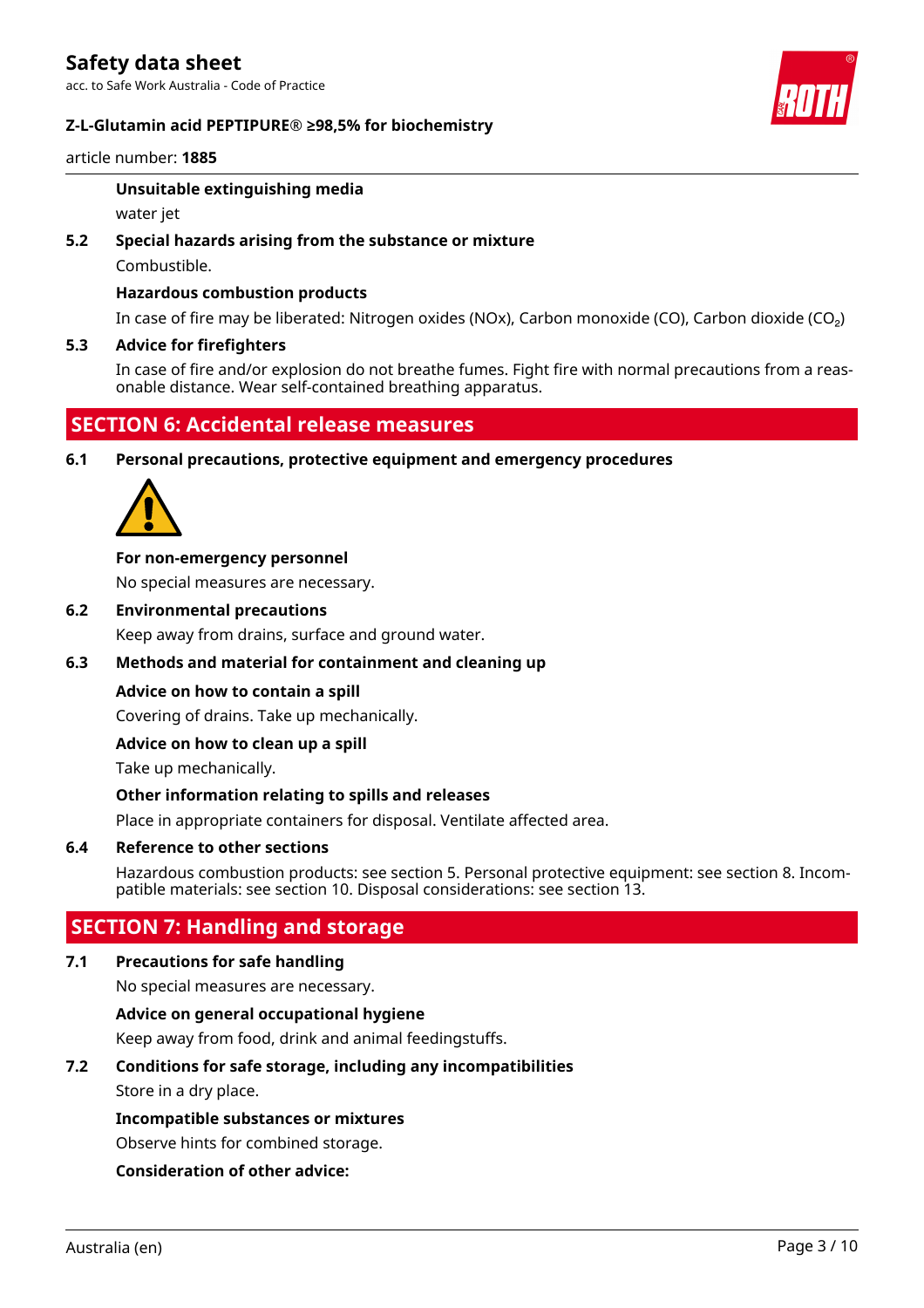#### **Z-L-Glutamin acid PEPTIPURE® ≥98,5% for biochemistry**

article number: **1885**

**Specific designs for storage rooms or vessels** Recommended storage temperature: 15 – 25 °C

**7.3 Specific end use(s)** No information available.

## **SECTION 8: Exposure controls/personal protection**

**8.1 Control parameters**

### **National limit values**

# **Occupational exposure limit values (Workplace Exposure Limits)**

This information is not available.

### **8.2 Exposure controls**

### **Individual protection measures (personal protective equipment)**

#### **Eye/face protection**



Use safety goggle with side protection.

#### **Skin protection**



#### **• hand protection**

Wear suitable gloves. Chemical protection gloves are suitable, which are tested according to EN 374.

#### **• type of material**

NBR (Nitrile rubber)

#### **• material thickness**

>0,11 mm

#### **• breakthrough times of the glove material**

>480 minutes (permeation: level 6)

#### **• other protection measures**

Take recovery periods for skin regeneration. Preventive skin protection (barrier creams/ointments) is recommended.

#### **Respiratory protection**



Respiratory protection necessary at: Dust formation. Particulate filter device (EN 143). P1 (filters at least 80 % of airborne particles, colour code: White).

#### **Environmental exposure controls**

Keep away from drains, surface and ground water.

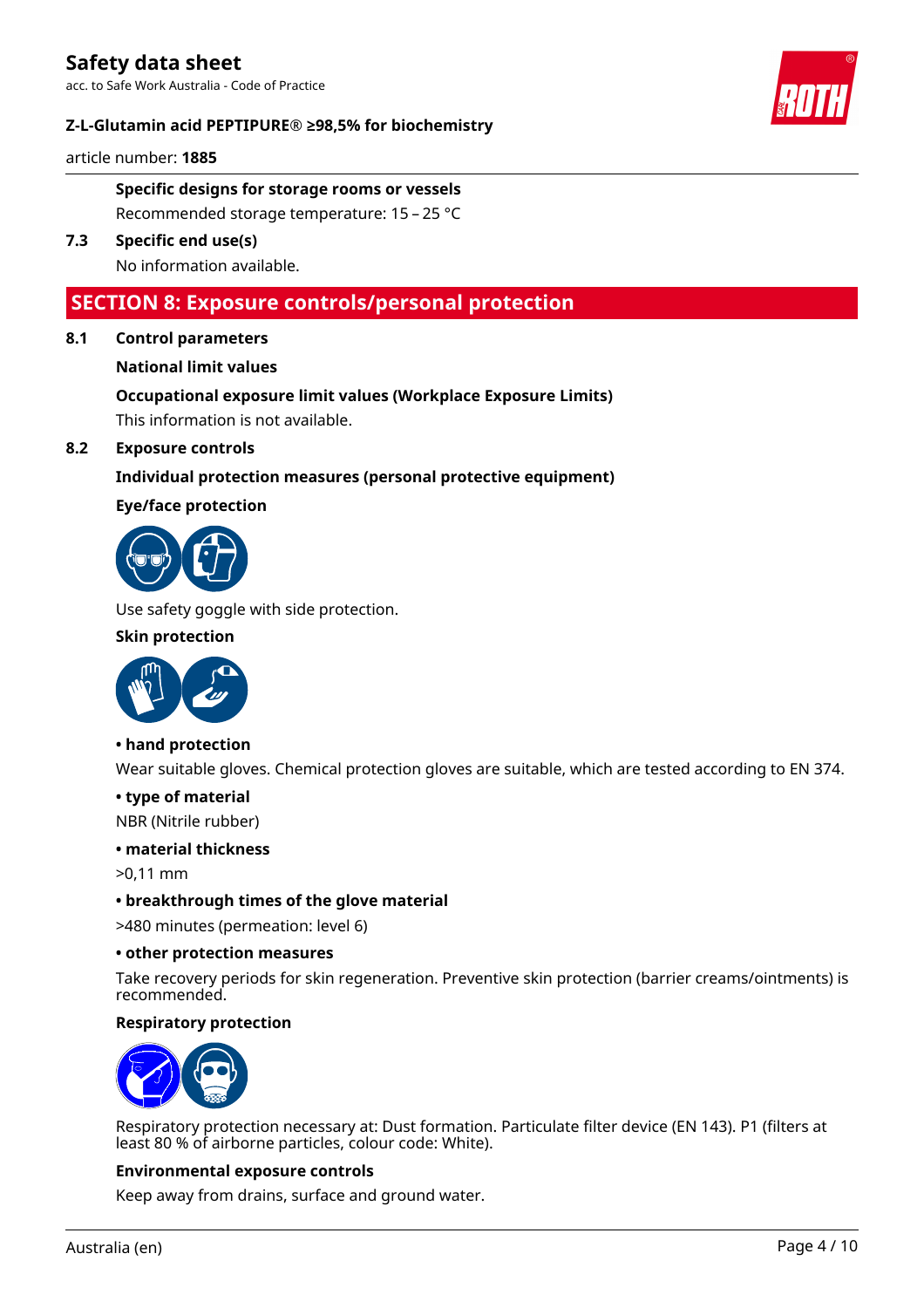acc. to Safe Work Australia - Code of Practice

## **Z-L-Glutamin acid PEPTIPURE® ≥98,5% for biochemistry**

article number: **1885**

| <b>SECTION 9: Physical and chemical properties</b> |  |  |
|----------------------------------------------------|--|--|
|                                                    |  |  |
|                                                    |  |  |

| 9.1 | Information on basic physical and chemical properties       |                                                                |
|-----|-------------------------------------------------------------|----------------------------------------------------------------|
|     | Physical state                                              | solid                                                          |
|     | Form                                                        | powder                                                         |
|     | Colour                                                      | whitish                                                        |
|     | Odour                                                       | characteristic                                                 |
|     | Melting point/freezing point                                | 116 - 122 °C                                                   |
|     | Boiling point or initial boiling point and boiling<br>range | not determined                                                 |
|     | Flammability                                                | this material is combustible, but will not ignite<br>readily   |
|     | Lower and upper explosion limit                             | not determined                                                 |
|     | Flash point                                                 | not applicable                                                 |
|     | Auto-ignition temperature                                   | not determined                                                 |
|     | Decomposition temperature                                   | not relevant                                                   |
|     | pH (value)                                                  | not applicable                                                 |
|     | Kinematic viscosity                                         | not relevant                                                   |
|     | Solubility(ies)                                             |                                                                |
|     | Water solubility                                            | not determined                                                 |
|     | Partition coefficient                                       |                                                                |
|     | Partition coefficient n-octanol/water (log value):          | this information is not available                              |
|     | Vapour pressure                                             | not determined                                                 |
|     | Density and/or relative density                             |                                                                |
|     | Density                                                     | not determined                                                 |
|     | Relative vapour density                                     | information on this property is not available                  |
|     | Particle characteristics                                    | No data available.                                             |
|     | Other safety parameters                                     |                                                                |
|     | Oxidising properties                                        | none                                                           |
| 9.2 | <b>Other information</b>                                    |                                                                |
|     | Information with regard to physical hazard<br>classes:      | hazard classes acc. to GHS<br>(physical hazards): not relevant |
|     | Other safety characteristics:                               | There is no additional information.                            |
|     |                                                             |                                                                |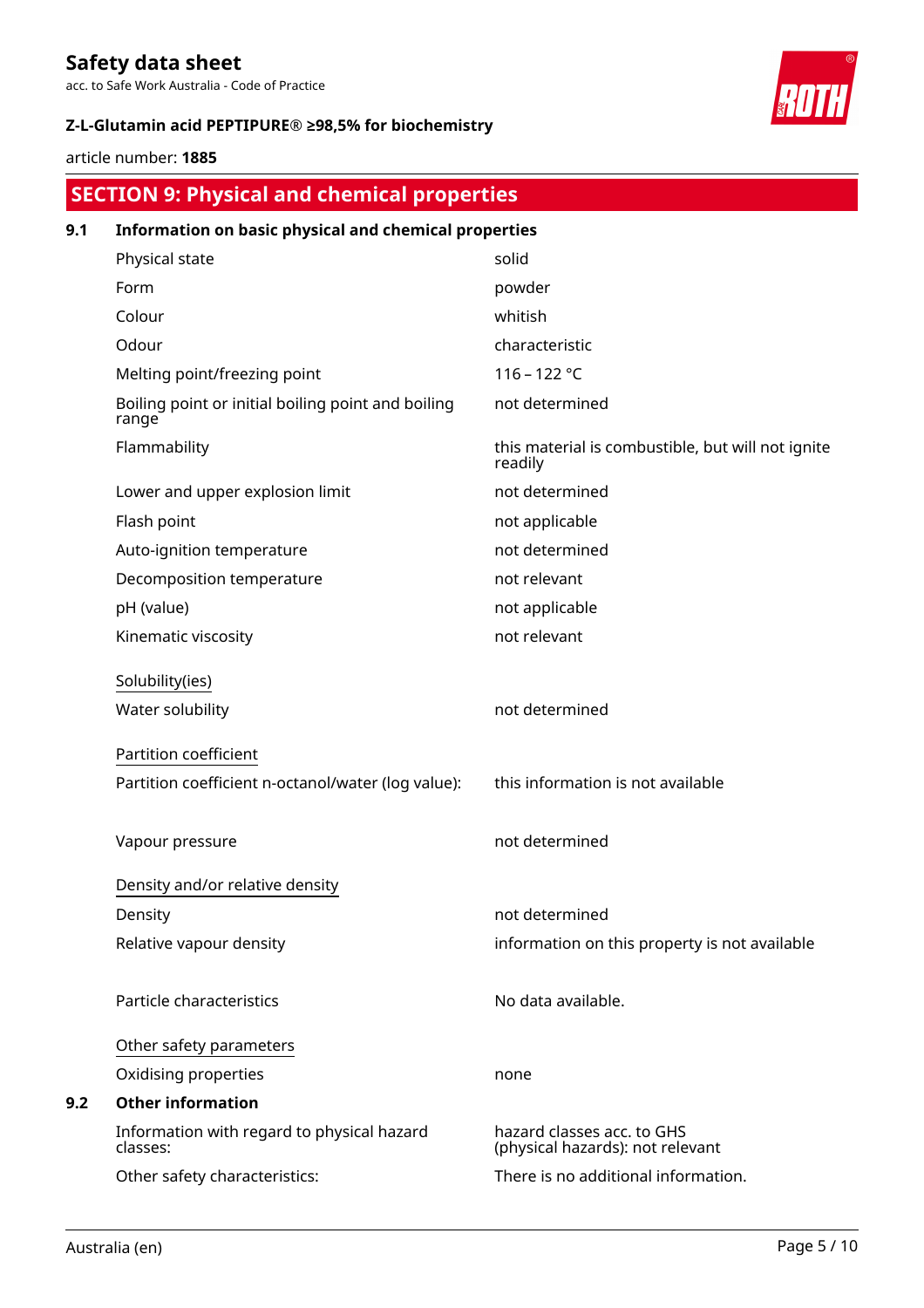acc. to Safe Work Australia - Code of Practice



#### **Z-L-Glutamin acid PEPTIPURE® ≥98,5% for biochemistry**

#### article number: **1885**

# **SECTION 10: Stability and reactivity**

#### **10.1 Reactivity**

The product in the delivered form is not dust explosion capable; the enrichment of fine dust however leads to the danger of dust explosion.

#### **10.2 Chemical stability**

The material is stable under normal ambient and anticipated storage and handling conditions of temperature and pressure.

#### **10.3 Possibility of hazardous reactions**

**Violent reaction with:** strong oxidiser, Bases, Acids

### **10.4 Conditions to avoid**

Direct light irradiation. Protect from moisture. Keep away from heat.

#### **10.5 Incompatible materials**

There is no additional information.

#### **10.6 Hazardous decomposition products**

Hazardous combustion products: see section 5.

## **SECTION 11: Toxicological information**

#### **11.1 Information on toxicological effects**

#### **Classification acc. to GHS**

This substance does not meet the criteria for classification.

#### **Acute toxicity**

Shall not be classified as acutely toxic.

#### **Skin corrosion/irritation**

Shall not be classified as corrosive/irritant to skin.

#### **Serious eye damage/eye irritation**

Shall not be classified as seriously damaging to the eye or eye irritant.

#### **Respiratory or skin sensitisation**

Shall not be classified as a respiratory or skin sensitiser.

#### **Germ cell mutagenicity**

Shall not be classified as germ cell mutagenic.

#### **Carcinogenicity**

Shall not be classified as carcinogenic.

#### **Reproductive toxicity**

Shall not be classified as a reproductive toxicant.

#### **Specific target organ toxicity - single exposure**

Shall not be classified as a specific target organ toxicant (single exposure).

#### **Specific target organ toxicity - repeated exposure**

Shall not be classified as a specific target organ toxicant (repeated exposure).

#### **Aspiration hazard**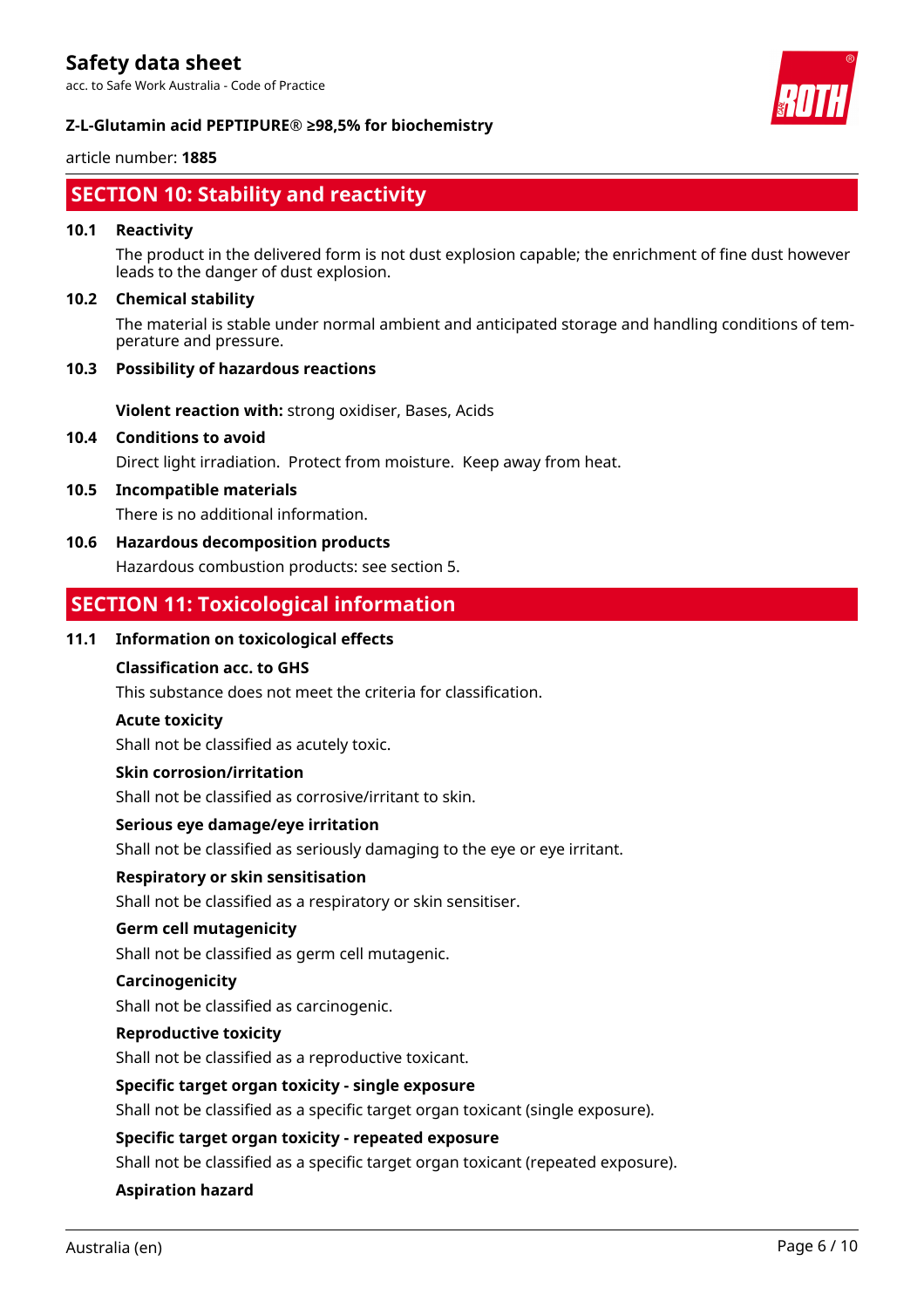acc. to Safe Work Australia - Code of Practice



#### **Z-L-Glutamin acid PEPTIPURE® ≥98,5% for biochemistry**

article number: **1885**

Shall not be classified as presenting an aspiration hazard.

#### **Symptoms related to the physical, chemical and toxicological characteristics**

#### **• If swallowed**

Data are not available.

#### **• If in eyes**

Data are not available.

#### **• If inhaled**

Data are not available.

#### **• If on skin**

Data are not available.

#### **• Other information**

Health effects are not known.

# **11.2 Endocrine disrupting properties**

Not listed.

## **SECTION 12: Ecological information**

#### **12.1 Toxicity**

#### **Biodegradation**

Data are not available.

#### **12.2 Process of degradability**

Theoretical Oxygen Demand with nitrification: 1.678  $mg/mq$ Theoretical Oxygen Demand: 1.479  $mg/m<sub>g</sub>$ Theoretical Carbon Dioxide: 2.034  $mg/mq$ 

#### **12.3 Bioaccumulative potential**

Data are not available.

#### **12.4 Mobility in soil**

Data are not available.

## **12.5 Results of PBT and vPvB assessment**

Data are not available.

#### **12.6 Endocrine disrupting properties** Not listed.

#### **12.7 Other adverse effects**

Data are not available.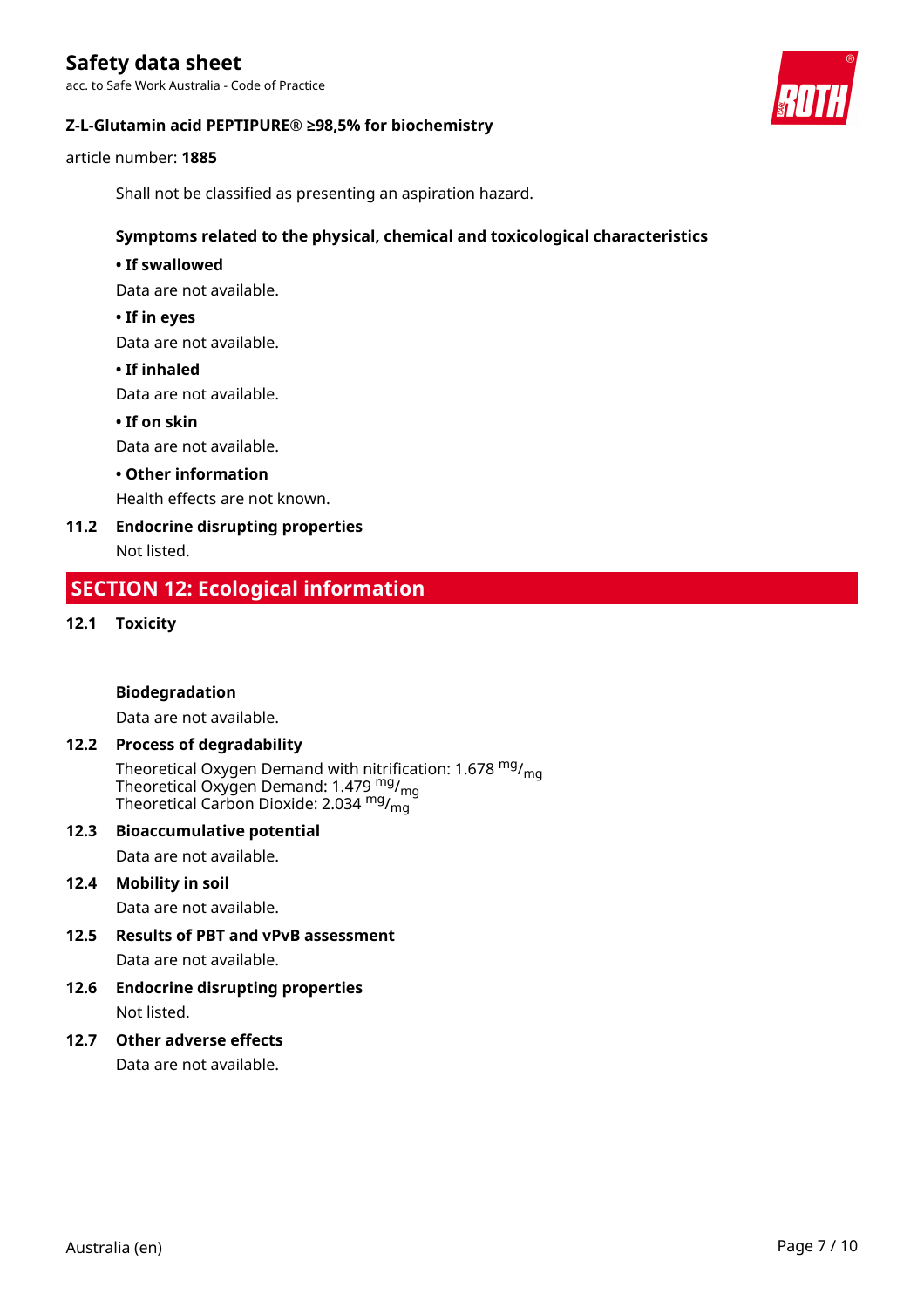acc. to Safe Work Australia - Code of Practice

#### **Z-L-Glutamin acid PEPTIPURE® ≥98,5% for biochemistry**



article number: **1885**

## **SECTION 13: Disposal considerations**

#### **13.1 Waste treatment methods**



Consult the appropriate local waste disposal expert about waste disposal.

#### **Sewage disposal-relevant information**

Do not empty into drains.

#### **13.3 Remarks**

Waste shall be separated into the categories that can be handled separately by the local or national waste management facilities. Please consider the relevant national or regional provisions.

|  |  | <b>SECTION 14: Transport information</b> |
|--|--|------------------------------------------|
|  |  |                                          |

- 
- **14.2 UN proper shipping name** not assigned
- **14.3 Transport hazard class(es)** not assigned
- **14.4 Packing group not assigned not assigned**
- 

**14.1 UN number 14.1 UN** number

- 
- 
- 

**14.5 Environmental hazards** non-environmentally hazardous acc. to the dangerous goods regulations

- **14.6 Special precautions for user** There is no additional information.
- **14.7 Transport in bulk according to IMO instruments** The cargo is not intended to be carried in bulk.

#### **14.8 Information for each of the UN Model Regulations**

**Transport informationNational regulationsAdditional information(UN RTDG)**

Not subject to transport regulations. UN RTDG

**International Maritime Dangerous Goods Code (IMDG) - Additional information** Not subject to IMDG.

**International Civil Aviation Organization (ICAO-IATA/DGR) - Additional information** Not subject to ICAO-IATA.

## **SECTION 15: Regulatory information**

**15.1 Safety, health and environmental regulations/legislation specific for the substance or mixture** There is no additional information.

#### **Other information**

Directive 94/33/EC on the protection of young people at work. Observe employment restrictions under the Maternity Protection Directive (92/85/EEC) for expectant or nursing mothers.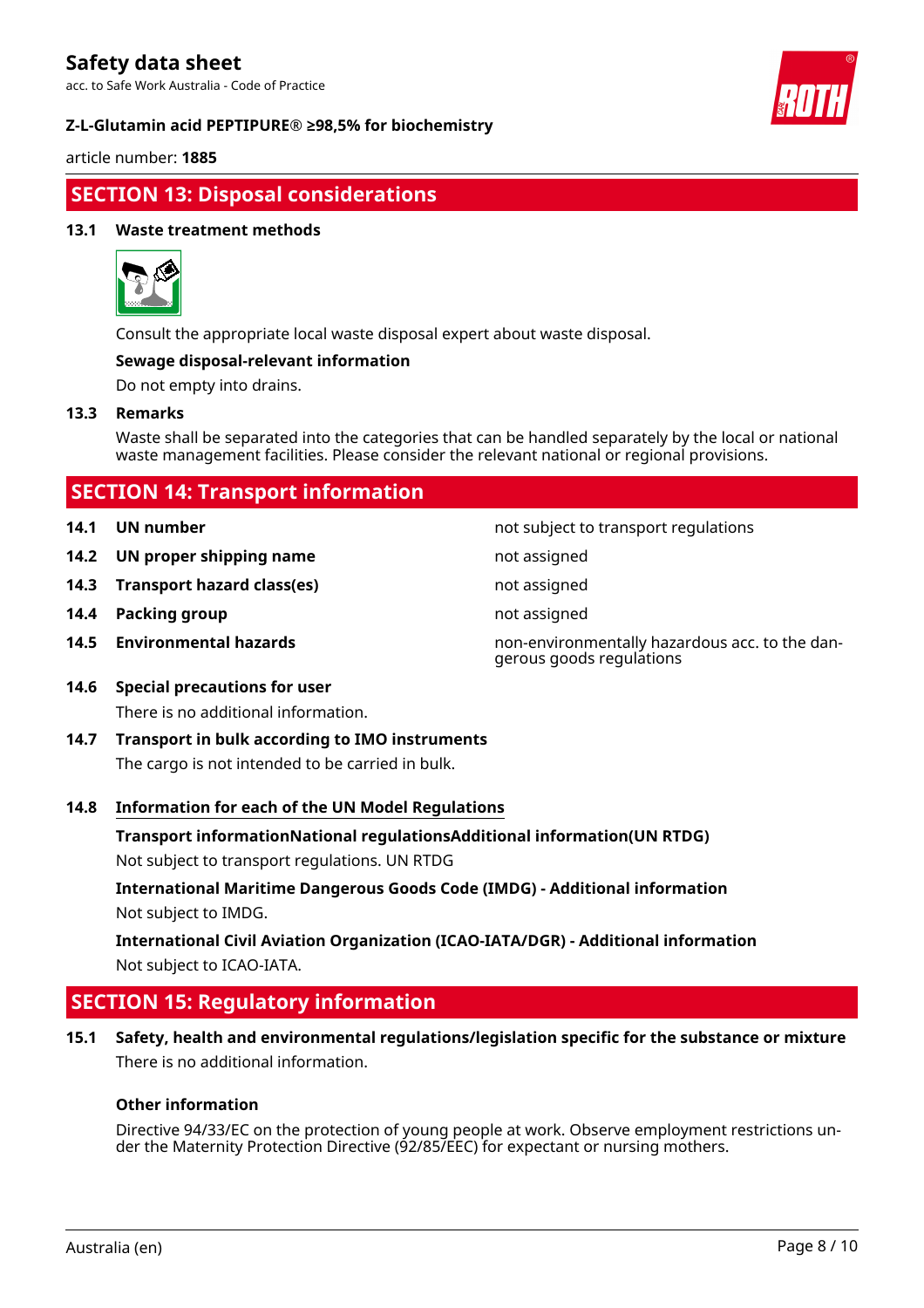acc. to Safe Work Australia - Code of Practice



article number: **1885**

#### **National inventories**

| <b>Country</b> | <b>Inventory</b> | <b>Status</b>       |
|----------------|------------------|---------------------|
| CA             | <b>NDSL</b>      | substance is listed |
| EU             | <b>ECSI</b>      | substance is listed |
| JP             | <b>CSCL-ENCS</b> | substance is listed |
| JP             | <b>ISHA-ENCS</b> | substance is listed |
| TW             | <b>TCSI</b>      | substance is listed |
| US.            | <b>TSCA</b>      | substance is listed |

#### **Legend**

|             | CSCL-ENCS List of Existing and New Chemical Substances (CSCL-ENCS)      |
|-------------|-------------------------------------------------------------------------|
| ECSI        | EC Substance Inventory (EINECS, ELINCS, NLP)                            |
|             | ISHA-ENCS Inventory of Existing and New Chemical Substances (ISHA-ENCS) |
| NDSL        | Non-domestic Substances List (NDSL)                                     |
| <b>TCCT</b> | Taiwan Chamical Cubetance Inventory                                     |

TCSI Taiwan Chemical Substance Inventory<br>TSCA Toxic Substance Control Act Toxic Substance Control Act

### **15.2 Chemical Safety Assessment**

No Chemical Safety Assessment has been carried out for this substance.

## **SECTION 16: Other information**

#### **Indication of changes (revised safety data sheet)**

Alignment to regulation: Globally Harmonized System of Classification and Labelling of Chemicals ("Purple book").

Restructuring: section 9, section 14

| <b>Section</b> | <b>Former entry (text/value)</b>                                                                                                                                                                                  | <b>Actual entry (text/value)</b>                                                                                             | Safety-<br>relev-<br>ant |
|----------------|-------------------------------------------------------------------------------------------------------------------------------------------------------------------------------------------------------------------|------------------------------------------------------------------------------------------------------------------------------|--------------------------|
| 2.1            | Classification acc. to GHS:<br>This substance does not meet the criteria for<br>classification in accordance with Regulation No<br>1272/2008/EC. This substance does not meet<br>the criteria for classification. | Classification acc. to GHS:<br>This substance does not meet the criteria for<br>classification.                              | yes                      |
| 2.2            | Signal word:<br>not required                                                                                                                                                                                      |                                                                                                                              | yes                      |
| 2.3            | Other hazards:<br>There is no additional information.                                                                                                                                                             | Other hazards                                                                                                                | yes                      |
| 2.3            |                                                                                                                                                                                                                   | Results of PBT and vPvB assessment:<br>According to the results of its assessment, this<br>substance is not a PBT or a vPvB. | yes                      |

#### **Abbreviations and acronyms**

| Abbr.         | <b>Descriptions of used abbreviations</b>                                                                      |  |
|---------------|----------------------------------------------------------------------------------------------------------------|--|
| <b>CAS</b>    | Chemical Abstracts Service (service that maintains the most comprehensive list of chemical substances)         |  |
| DGR.          | Dangerous Goods Regulations (see IATA/DGR)                                                                     |  |
| <b>EINECS</b> | European Inventory of Existing Commercial Chemical Substances                                                  |  |
| <b>ELINCS</b> | European List of Notified Chemical Substances                                                                  |  |
| <b>GHS</b>    | "Globally Harmonized System of Classification and Labelling of Chemicals" developed by the United Na-<br>tions |  |